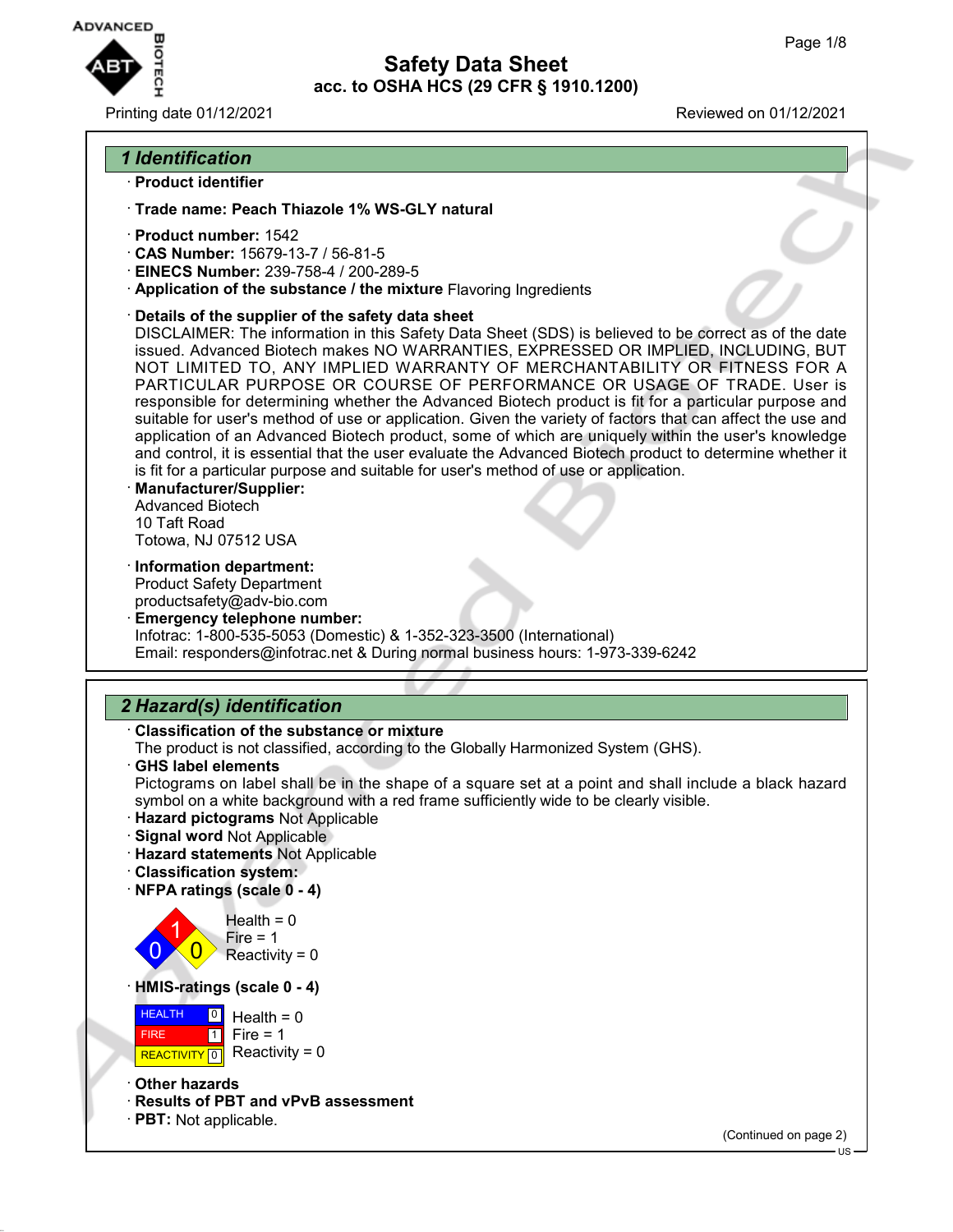

#### Printing date 01/12/2021 Reviewed on 01/12/2021

**Trade name: Peach Thiazole 1% WS-GLY natural**

(Continuation of page 1)

· **vPvB:** Not applicable.

### *3 Composition/information on ingredients*

### · **Chemical characterization: Mixtures**

· **Description:** Mixture of the substances listed below with nonhazardous additions.

### · **Dangerous components:**

CAS: 56-81-5 EINECS: 200-289-5 Glycerol 50-100% CAS: 15679-13-7 EINECS: 239-758-4 2-Isopropyl-4-methylthiazole  $\otimes$  Flam. Liq. 3, H226;  $\otimes$  Acute Tox. 4, H302 ≤2.5%

### *4 First-aid measures*

- · **Description of first aid measures**
- · **General information:** No special measures required.
- · **After inhalation:** Supply fresh air; consult doctor in case of complaints.
- · **After skin contact:** Generally the product does not irritate the skin.
- · **After eye contact:** Rinse opened eye for several minutes under running water.
- · **After swallowing:** If symptoms persist consult doctor.
- · **Information for doctor:**
- · **Most important symptoms and effects, both acute and delayed** No further relevant information available.
- · **Indication of any immediate medical attention and special treatment needed** No further relevant information available.

### *5 Fire-fighting measures*

- · **Extinguishing media**
- · **Suitable extinguishing agents:**
- CO2, powder or alcoholresistant foam.

CO2, extinguishing powder or water spray. Fight larger fires with water spray or alcohol resistant foam. Use fire fighting measures that suit the environment.

- · **Special hazards arising from the substance or mixture** No further relevant information available.
- · **Advice for firefighters**
- · **Protective equipment:** No special measures required.
- · **Additional information**

Cool endangered receptacles with water spray.

Collect contaminated fire fighting water separately. It must not enter the sewage system.

### *6 Accidental release measures*

· **Personal precautions, protective equipment and emergency procedures** Not required.

· **Environmental precautions:** Dilute with plenty of water.

Do not allow to enter sewers/ surface or ground water.

· **Methods and material for containment and cleaning up:**

Absorb with liquid-binding material (sand, diatomite, acid binders, universal binders, sawdust).

(Continued on page 3)

US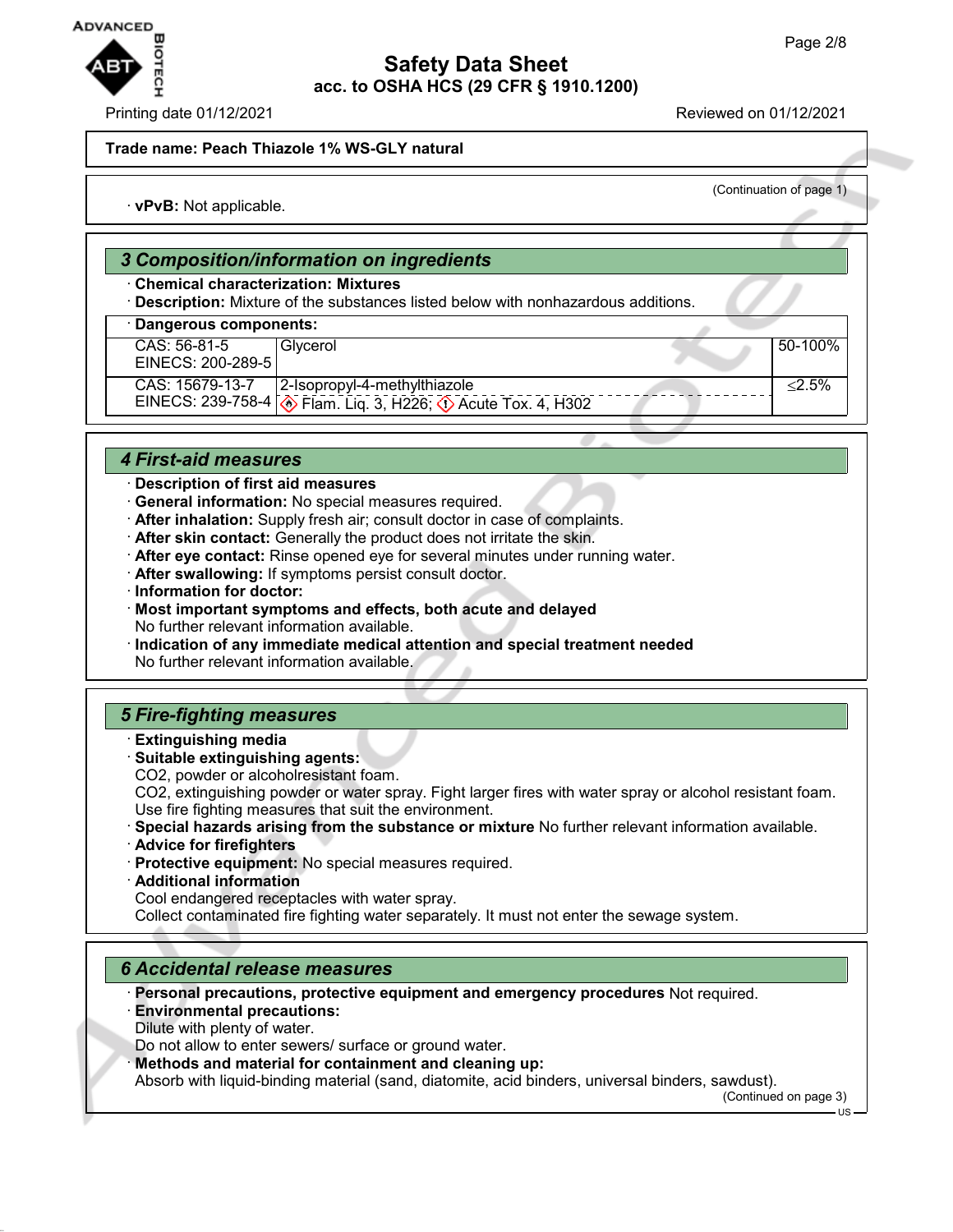

Printing date 01/12/2021 Reviewed on 01/12/2021

### **Trade name: Peach Thiazole 1% WS-GLY natural**

## (Continuation of page 2) · **Reference to other sections** See Section 7 for information on safe handling. See Section 8 for information on personal protection equipment. See Section 13 for disposal information. · **Protective Action Criteria for Chemicals** · **PAC-1:**  $\text{CAS: } 56-81-5$  Glycerol  $\overline{45}$  mg/m<sup>3</sup> · **PAC-2:**  $\text{CAS: } 56-81-5 \text{ } | \text{Glycerol} |$  180 mg/m $3$ · **PAC-3:**

 $\text{CAS: } 56-81-5$  Glycerol  $\vert 1,100 \text{ mg/m}^3$ 

## *7 Handling and storage*

- · **Handling:**
- · **Precautions for safe handling** No special measures required.
- · **Information about protection against explosions and fires:** No special measures required.
- · **Conditions for safe storage, including any incompatibilities**
- · **Storage:**
- · **Requirements to be met by storerooms and receptacles:** No special requirements.

Please refer to product specification for product storage requirements.

- · **Information about storage in one common storage facility:** Not required.
- · **Further information about storage conditions:** None.
- · **Specific end use(s)** No further relevant information available.

## *8 Exposure controls/personal protection*

· **Additional information about design of technical systems:** No further data; see item 7.

· **Control parameters**

· **Components with limit values that require monitoring at the workplace:**

The following constituent is the only constituent of the product which has a PEL, TLV or other recommended exposure limit.

At this time, the remaining constituent has no known exposure limits.

#### **CAS: 56-81-5 Glycerol**

PEL Long-term value: 15<sup>\*</sup> 5<sup>\*\*</sup> mg/m<sup>3</sup>

mist; \*total dust \*\*respirable fraction

 $TLV$  TLV withdrawn-insufficient data human occup. exp.

· **Additional information:** The lists that were valid during the creation were used as a basis.

- · **Exposure controls**
- · **Personal protective equipment:**
- · **General protective and hygienic measures:**

The usual precautionary measures for handling chemicals should be followed.

- **Breathing equipment:** Not required.
- · **Protection of hands:**

The glove material has to be impermeable and resistant to the product/ the substance/ the preparation.

(Continued on page 4)

US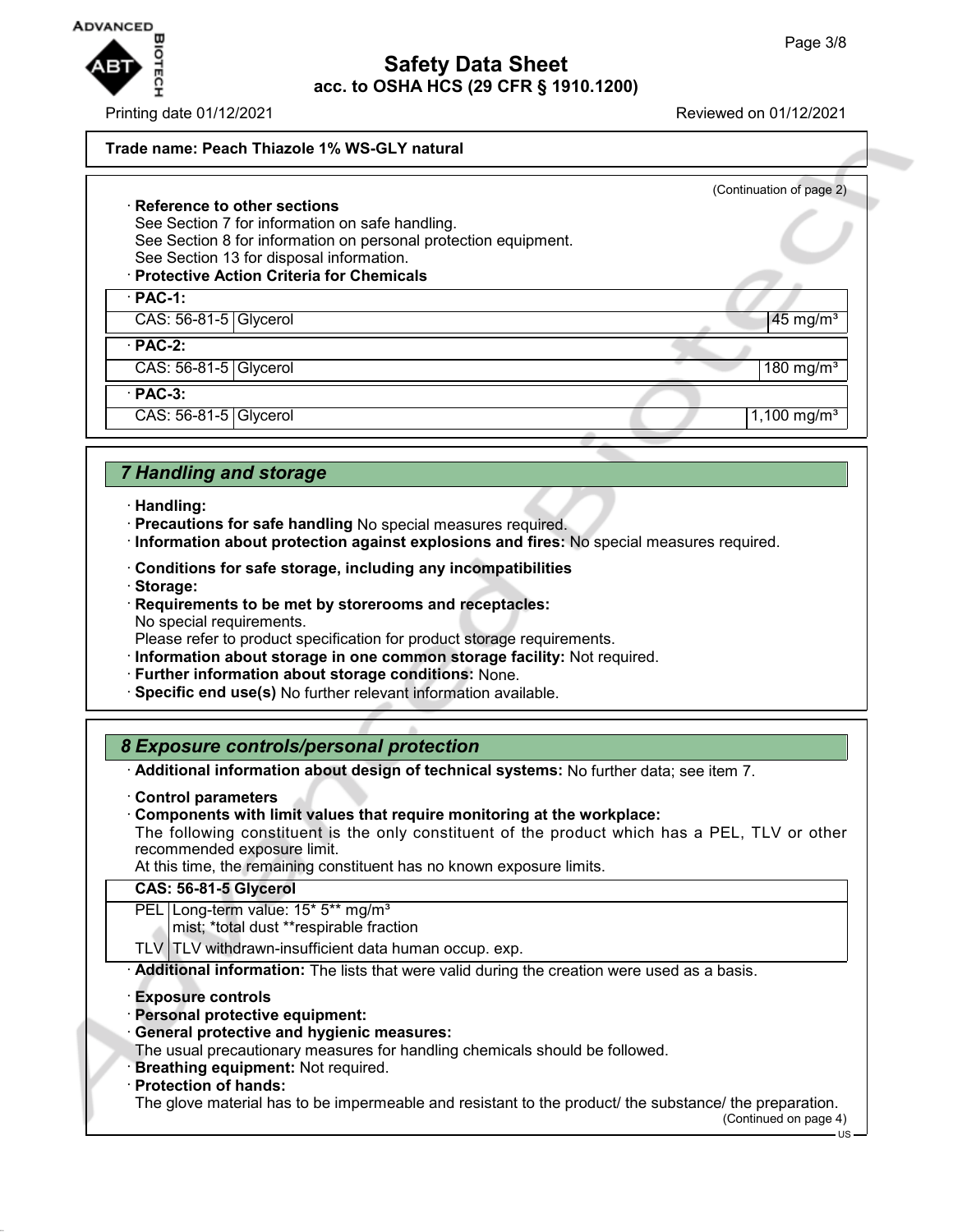

Printing date 01/12/2021 Reviewed on 01/12/2021

#### **Trade name: Peach Thiazole 1% WS-GLY natural**

(Continuation of page 3) Due to missing tests no recommendation to the glove material can be given for the product/ the preparation/ the chemical mixture.

Selection of the glove material should be based on consideration of the penetration times, rates of diffusion and the degradation

### · **Material of gloves**

The selection of the suitable gloves does not only depend on the material, but also on further marks of quality and varies from manufacturer to manufacturer. As the product is a preparation of several substances, the resistance of the glove material can not be calculated in advance and has therefore to be checked prior to the application.

#### · **Penetration time of glove material**

The exact break through time has to be determined by the manufacturer of the protective gloves and has to be observed.

· **Eye protection:** Goggles recommended during refilling.

### *9 Physical and chemical properties*

| Information on basic physical and chemical properties<br><b>General Information</b>                     | Molecular Weight: 92 g/mol                                                                            |
|---------------------------------------------------------------------------------------------------------|-------------------------------------------------------------------------------------------------------|
| · Appearance:<br>Form:<br>Color:<br>· Odor:<br><b>Odor threshold:</b>                                   | Liquid<br>According to product specification<br>According to product specification<br>Not determined. |
| · pH-value:                                                                                             | Not determined.                                                                                       |
| Change in condition<br><b>Melting point/Melting range:</b><br><b>Boiling point/Boiling range:</b>       | 18.2 °C (64.8 °F)<br>Undetermined.                                                                    |
| · Flash point:                                                                                          | >110 °C (>230 °F)                                                                                     |
| · Flammability (solid, gaseous):                                                                        | Not applicable.                                                                                       |
| Ignition temperature:                                                                                   | 400 °C (752 °F)                                                                                       |
| <b>Decomposition temperature:</b>                                                                       | Not determined.                                                                                       |
| · Auto igniting:                                                                                        | Product is not selfigniting.                                                                          |
| · Danger of explosion:                                                                                  | Product does not present an explosion hazard.                                                         |
| <b>Explosion limits:</b><br>Lower:<br>Upper:                                                            | $0.9$ Vol %<br>Not determined.                                                                        |
| Vapor pressure at 20 °C (68 °F):                                                                        | $0.1$ hPa                                                                                             |
| Density at 20 °C (68 °F):<br><b>Relative density</b><br><b>Vapor density</b><br><b>Evaporation rate</b> | 1.248 g/cm <sup>3</sup> (10.41456 lbs/gal)<br>Not determined.<br>Not determined.<br>Not determined.   |
| · Solubility in / Miscibility with<br>Water:                                                            | Fully miscible.                                                                                       |
|                                                                                                         | (Continued on page 5)                                                                                 |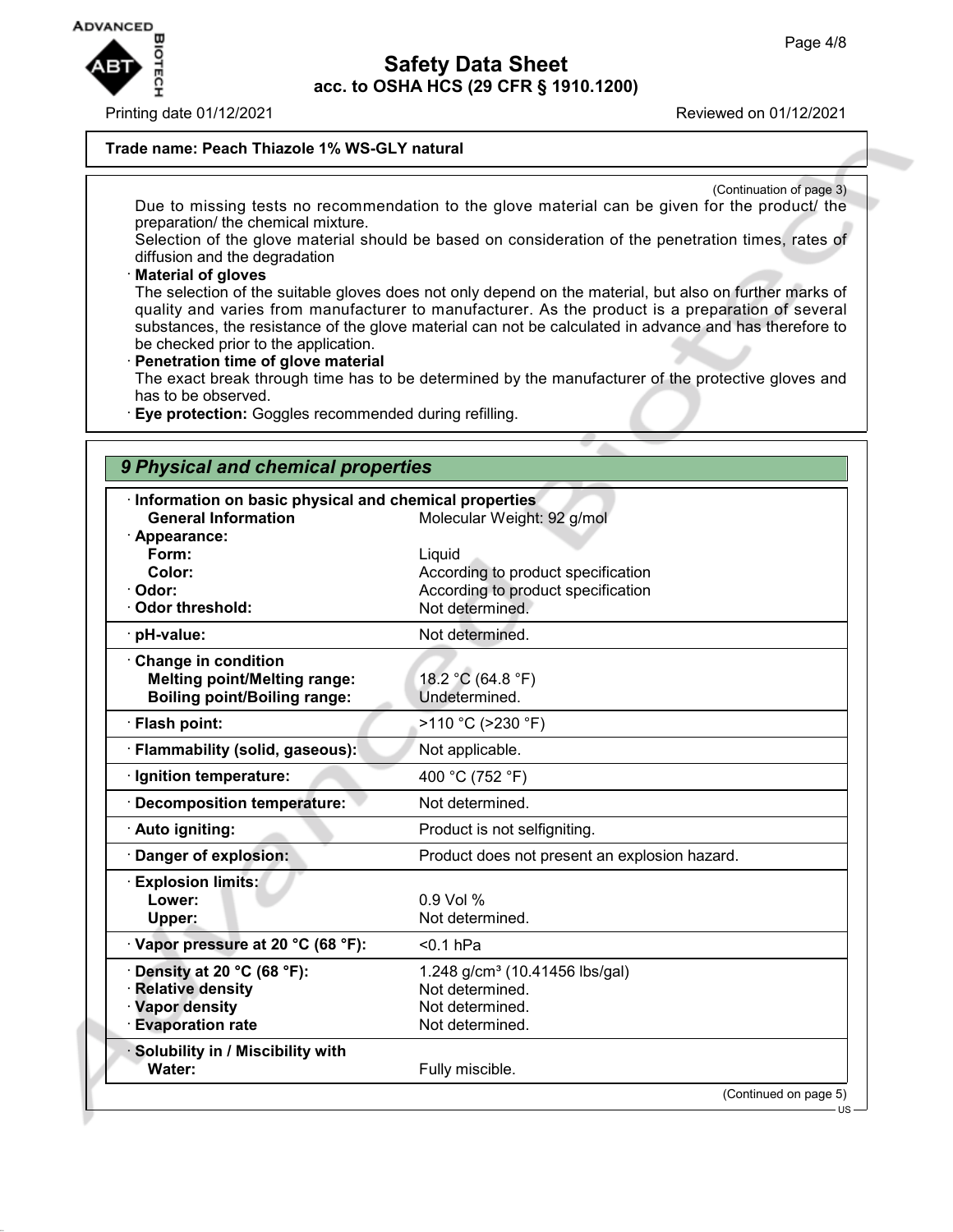

#### Printing date 01/12/2021 Reviewed on 01/12/2021

#### **Trade name: Peach Thiazole 1% WS-GLY natural**

|                                                            |                                            | (Continuation of page 4) |
|------------------------------------------------------------|--------------------------------------------|--------------------------|
| · Partition coefficient (n-octanol/water): Not determined. |                                            |                          |
| · Viscosity:                                               |                                            |                          |
| Dynamic:                                                   | Not determined.                            |                          |
| Kinematic:                                                 | Not determined.                            |                          |
| · Solvent content:                                         |                                            |                          |
| <b>Organic solvents:</b>                                   | 99.0%                                      |                          |
| <b>VOC content:</b>                                        | $0.00\%$                                   |                          |
|                                                            | 0.0 g/l / 0.00 lb/gal                      |                          |
| Other information                                          | No further relevant information available. |                          |

## *10 Stability and reactivity*

- · **Reactivity** No further relevant information available.
- · **Chemical stability**
- · **Thermal decomposition / conditions to be avoided:**
- No decomposition if used according to specifications.
- · **Possibility of hazardous reactions** No dangerous reactions known.
- · **Conditions to avoid** No further relevant information available.
- · **Incompatible materials:** No further relevant information available.
- · **Hazardous decomposition products:** No dangerous decomposition products known.

### *11 Toxicological information*

- · **Information on toxicological effects**
- · **Acute toxicity:**
- · **LD/LC50 values that are relevant for classification:**

#### **ATE (Acute Toxicity Estimate)**

Oral LD50 83000 mg/kg (ATE)

#### · **Primary irritant effect:**

- · **on the skin:** No irritant effect.
- · **on the eye:** No irritating effect.
- · **Sensitization:** No sensitizing effects known.
- · **Additional toxicological information:**
- The product is not subject to classification according to internally approved calculation methods for preparations:

When used and handled according to specifications, the product does not have any harmful effects according to our experience and the information provided to us.

#### · **Carcinogenic categories**

· **IARC (International Agency for Research on Cancer)**

None of the ingredients is listed.

#### · **NTP (National Toxicology Program)**

None of the ingredients is listed.

(Continued on page 6)

US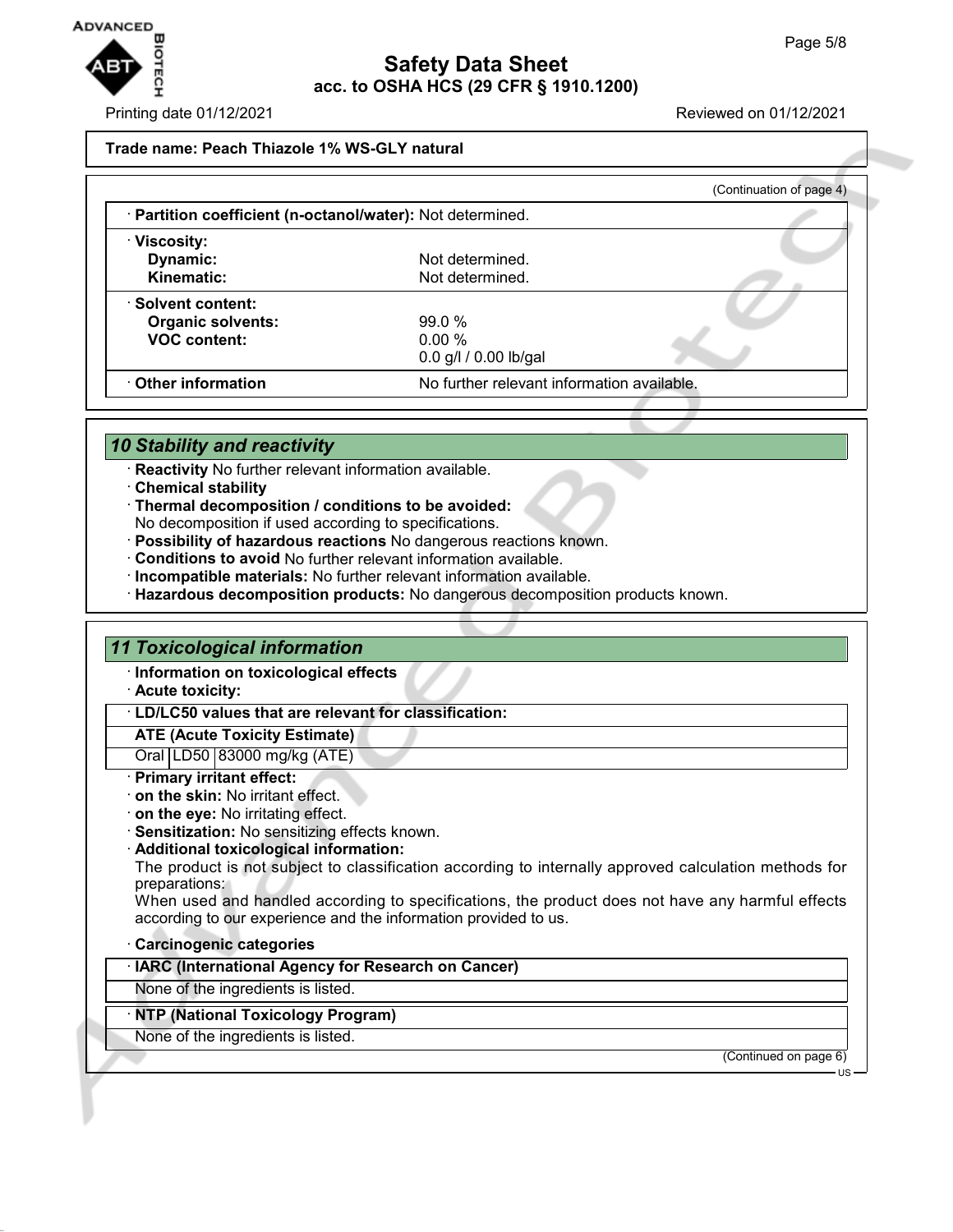

### Printing date 01/12/2021 Reviewed on 01/12/2021

#### **Trade name: Peach Thiazole 1% WS-GLY natural**

(Continuation of page 5)

#### · **OSHA-Ca (Occupational Safety & Health Administration)**

None of the ingredients is listed.

## *12 Ecological information*

- · **Toxicity**
- · **Aquatic toxicity:** No further relevant information available.
- · **Persistence and degradability** No further relevant information available.
- · **Behavior in environmental systems:**
- · **Bioaccumulative potential** No further relevant information available.
- · **Mobility in soil** No further relevant information available.
- · **Additional ecological information:**

#### · **General notes:**

Water hazard class 1 (Self-assessment): slightly hazardous for water

Do not allow undiluted product or large quantities of it to reach ground water, water course or sewage system.

- · **Results of PBT and vPvB assessment**
- · **PBT:** Not applicable.
- · **vPvB:** Not applicable.
- · **Other adverse effects** No further relevant information available.

## *13 Disposal considerations*

- · **Waste treatment methods**
- · **Recommendation:** Smaller quantities can be disposed of with household waste.
- · **Uncleaned packagings:**
- · **Recommendation:** Disposal must be made according to official regulations.
- · **Recommended cleansing agent:** Water, if necessary with cleansing agents.

## *14 Transport information*

| Not Regulated   |                       |
|-----------------|-----------------------|
| Not Regulated   |                       |
|                 |                       |
| Not Regulated   |                       |
| Not Regulated   |                       |
| No              |                       |
| Not applicable. |                       |
|                 | (Continued on page 7) |
|                 |                       |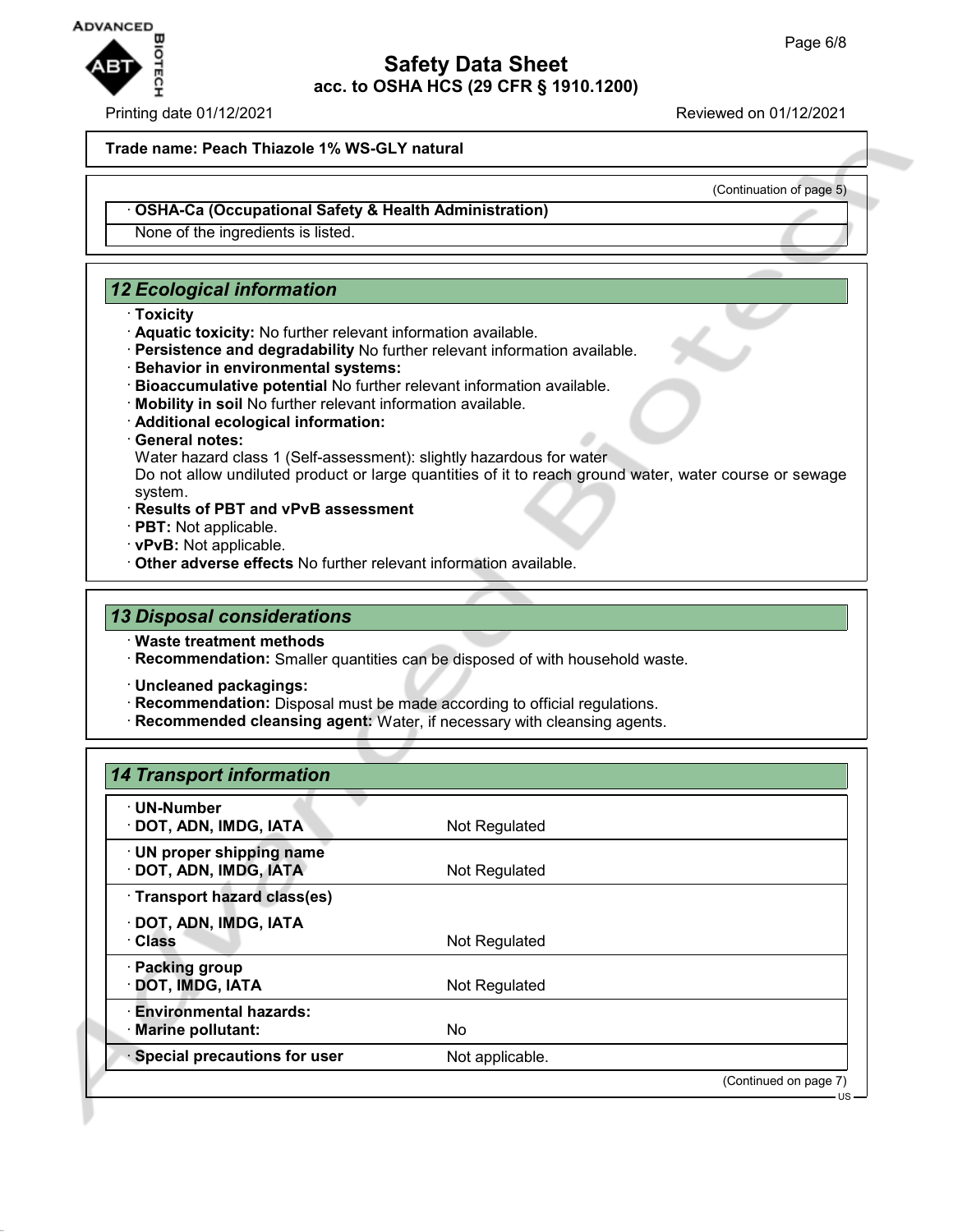

Printing date 01/12/2021 **Reviewed on 01/12/2021** 

**Trade name: Peach Thiazole 1% WS-GLY natural**

|                                                                            | (Continuation of page 6)                             |
|----------------------------------------------------------------------------|------------------------------------------------------|
| Transport in bulk according to Annex II of<br>MARPOL73/78 and the IBC Code | Not applicable.                                      |
| · Transport/Additional information:                                        | Not dangerous according to the above specifications. |
| · UN "Model Regulation":                                                   | Not Regulated                                        |

## *15 Regulatory information*

· **Safety, health and environmental regulations/legislation specific for the substance or mixture** · **Sara**

· **Section 355 (extremely hazardous substances):**

None of the ingredients is listed.

· **Section 313 (Specific toxic chemical listings):**

None of the ingredients is listed.

· **TSCA (Toxic Substances Control Act):** All components have the value ACTIVE.

· **Hazardous Air Pollutants**

None of the ingredients is listed.

· **Proposition 65**

· **Chemicals known to cause cancer:**

None of the ingredients is listed.

· **Chemicals known to cause reproductive toxicity for females:**

None of the ingredients is listed.

· **Chemicals known to cause reproductive toxicity for males:**

None of the ingredients is listed.

· **Chemicals known to cause developmental toxicity:**

None of the ingredients is listed.

### · **Carcinogenic categories**

· **EPA (Environmental Protection Agency)**

None of the ingredients is listed.

· **TLV (Threshold Limit Value established by ACGIH)**

None of the ingredients is listed.

## · **NIOSH-Ca (National Institute for Occupational Safety and Health)**

None of the ingredients is listed.

### · **GHS label elements**

Pictograms on label shall be in the shape of a square set at a point and shall include a black hazard symbol on a white background with a red frame sufficiently wide to be clearly visible.

· **Hazard pictograms** Not Applicable

**Signal word Not Applicable** 

· **Hazard statements** Not Applicable

· **Chemical safety assessment:** A Chemical Safety Assessment has not been carried out.

US